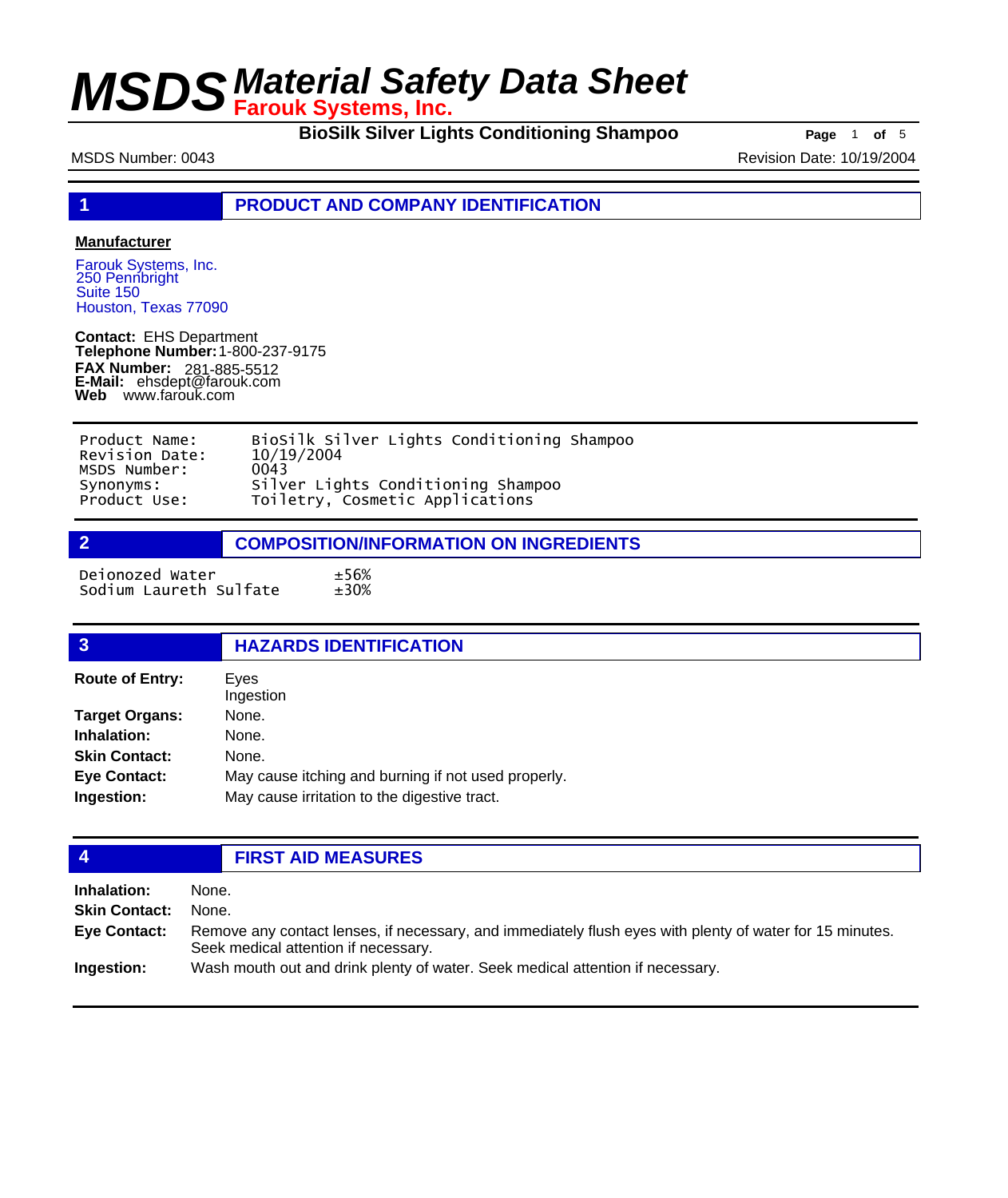**BioSilk Silver Lights Conditioning Shampoo** Page 2 of 5

MSDS Number: 0043 Revision Date: 10/19/2004

**5 FIRE FIGHTING MEASURES**

FLASHPOINT AND METHOD: Not applicable FLAMMABLE LIQUIDS: None. AUTO IGNITION TEMP: None. FLAMMABLE CLASS: None. BURNING RATE OF SOLID: Not available GENERAL HAZARDS: Evacuate personnel downwind of fire to avoid inhalation of fumes and smoke. EXTINGUISHING METHODS: Chemical type foam, CO2(Carbon Dioxide), Dry Chemical, Water Fog HAZARDOUS COMBUSTION PRODUCTS: None. FIRE FIGHTING PROCEDURES: This product is not flammable.However, hazardous decomposition and combustion products may be formed in a

FIRE FIGHTING EQUIPMENT: Respiratory and eye protection are required for fire fighting personnel. Full protective equipment (Bunker Gear) and self contained breathing apparatus (SCBA) should be used for all indoor fires and significant outdoor fires. For small outdoor fires, which may be easily extinguished with a portable fire extinguisher, use of a SCBA may not be needed.

## **6 ACCIDENTAL RELEASE MEASURES**

SMALL SPILL: When a spill occurs, use absorbent material on the substance. Dispose of the material according to all local, state and federal regulations. Always use an absorbent material when cleaning up a spill.

ENVIRONMENTAL PRECAUTIONS: Avoid run-off or release into sewers, stormdrains and waterways.

GENERAL PRECAUTIONS: Remove containers away from flammable materials.

## *HANDLING AND STORAGE*

Use appropriate personal protective equipment as specified in Section 8. Handle in a manner consistent with good household/personal techniques and practices. **Handling Precautions:** Keep containers/bottles securely sealed when not in use. Store in cool/dry conditions that do **Storage Requirements:**

not exceed room temperature. Try to store product in temperatures between 40°F to 90° F.

### **8 EXPOSURE CONTROLS/PERSONAL PROTECTION**

These recommendations provide general guideance for handling this product safely. Because specific use conditions may vary, safety procedures should be developed for each specific application of this product. When developing procedures, always consider potential waste, disposal and personal safety issues. **Engineering Controls:** EYES AND FACE: For reasonable foreseeable uses of this product, eye and face protection is not required. SKIN: For reasonable foreseeable uses of this product, skin protection is not required. RESPIRATORY: For reasonable foreseeable uses of this product, respiratory protection is not required. **Protective Equipment:** EXPOSURE GUIDELINES: Overexposure is unlikely. Since all parameters cannot be foreseen, the

use of engineering controls to reduce exposure may be necessary.

fire situation. Cool exposed containers with water spray to prevent overheating.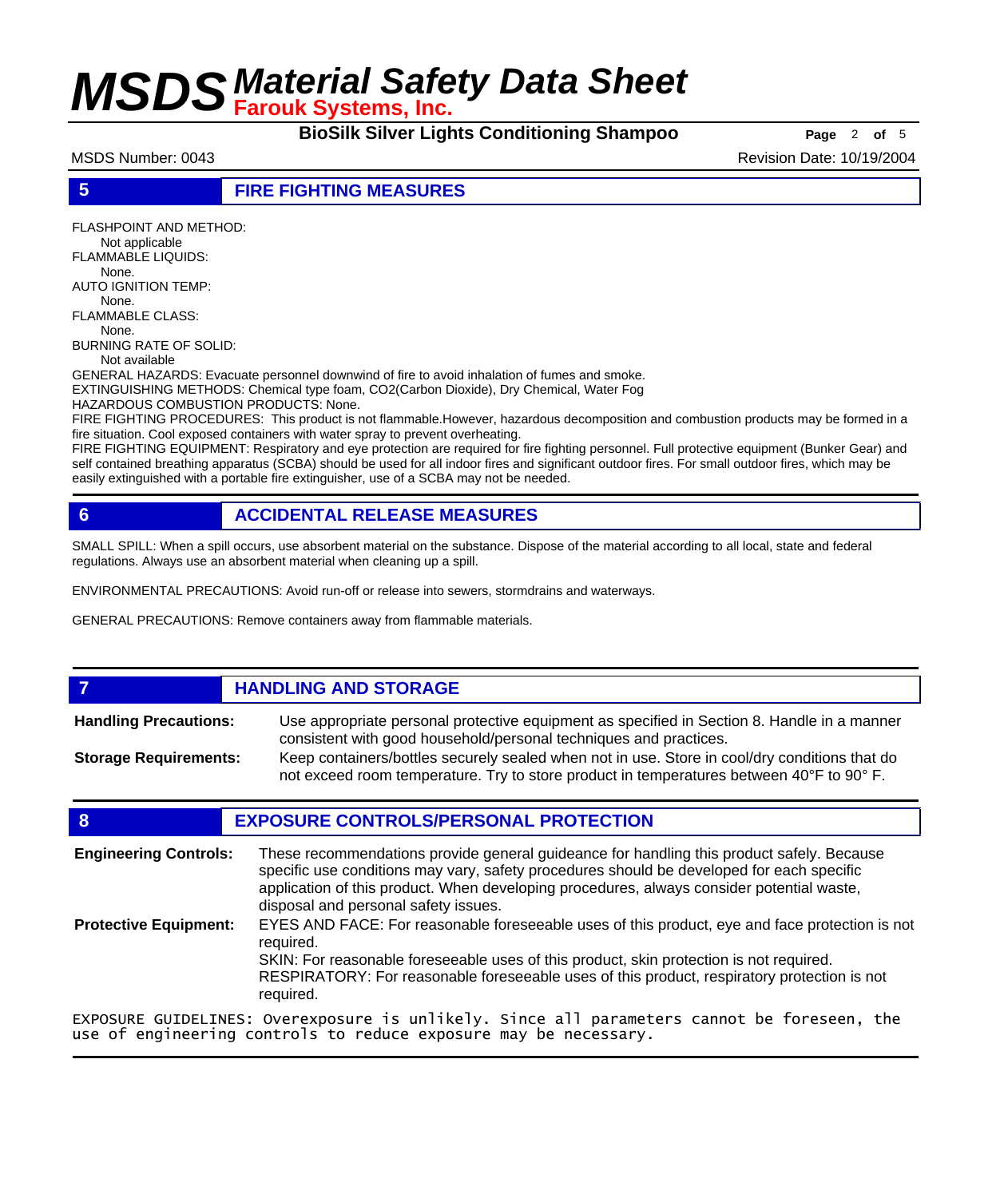**BioSilk Silver Lights Conditioning Shampoo Page** 3 of 5

MSDS Number: 0043 **Revision Date: 10/19/2004** Revision Date: 10/19/2004

### **9 PHYSICAL AND CHEMICAL PROPERTIES**

**Appearance:** Dark violet liquid **Physical State:** Liquid **Odor:** Pleasant perfume fragrance **pH:** N/A **Vapor Pressure:** N/A **Vapor Density:** N/A

## **Boiling Point:** N/A **Freezing/Melting Pt.:** N/A **Solubility:** Soluble in water. **Spec Grav./Density:** 1.00

| 10                                            | <b>STABILITY AND REACTIVITY</b>     |
|-----------------------------------------------|-------------------------------------|
| <b>Stability:</b>                             | YES.                                |
| <b>Conditions to avoid:</b>                   | Extreme temperatures.               |
| Materials to avoid (incompatability):         | Keep away from oxidizing materials. |
| Hazardous Decomposition products: None known. |                                     |
| <b>Hazardous Polymerization:</b>              | Will Not Occur.                     |

### **11 TOXICOLOGICAL INFORMATION**

ACUTE: DERMAL LD50: Not available. ORAL LD50: Not available. INHALATION LC50: Not available. EYE EFFECTS: This product may cause irritation to eyes if not used under normal conditions. TARGET ORGANS: NONE. SENSITIZATIONS: Not available. CARCINOGENICITY: IARC: Listed by IARC - No. NTP: Listed by NTP - No. OSHA: Listed by OSHA - No.

MUTAGENICITY: Not available. REPRODUCTIVE EFFECTS: None. TERATOGENIC EFFECTS: Not available.

## **12 ECOLOGICAL INFORMATION**

ENVIRONMENTAL DATA: Not available. ECOTOXICOLOGICAL INFO: Not available. DISTRIBUTION: Not available. CHEMICAL FATE INFO: Not available.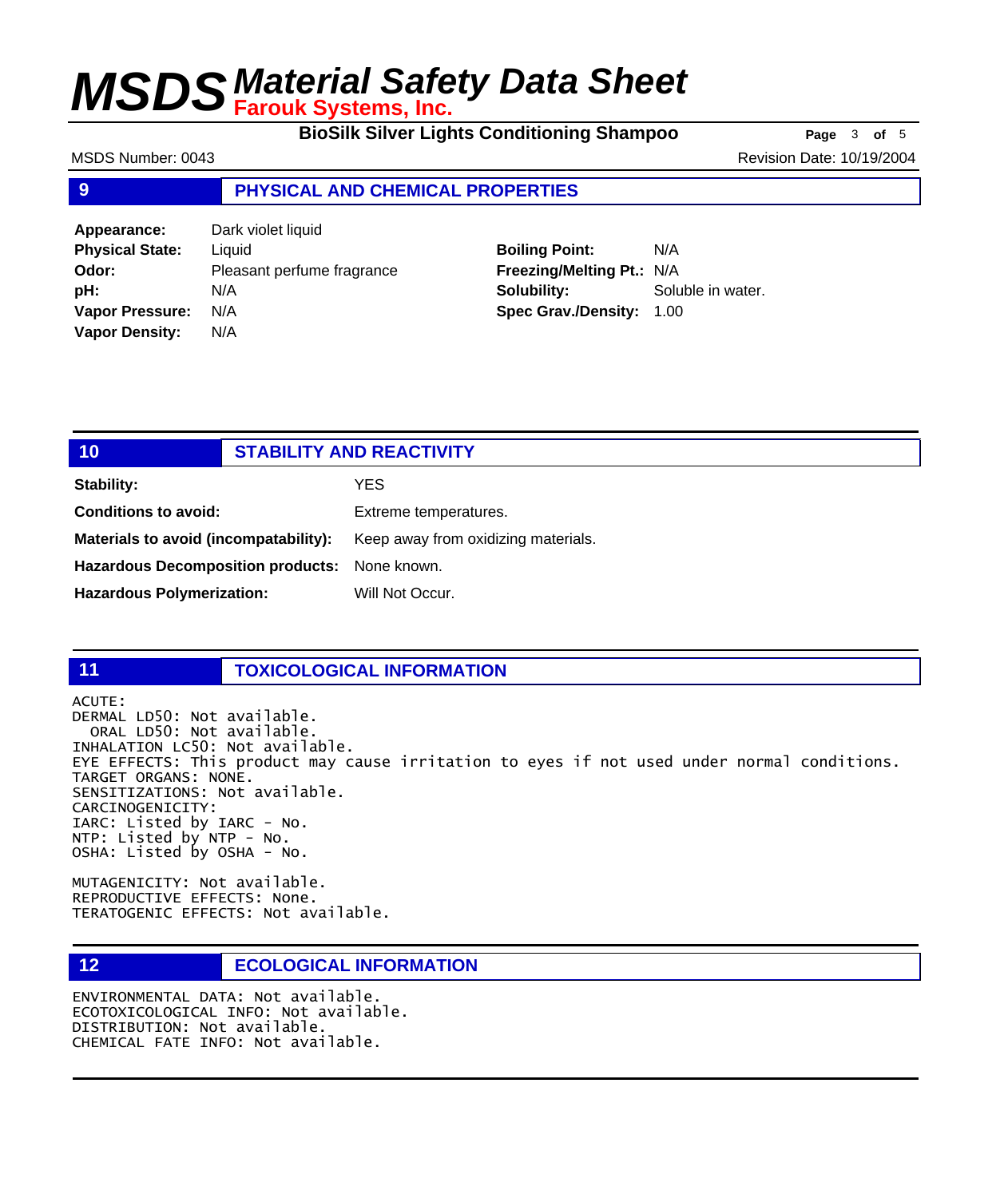**BioSilk Silver Lights Conditioning Shampoo Page** 4 of 5

MSDS Number: 0043 Revision Date: 10/19/2004

### **13 DISPOSAL CONSIDERATIONS**

US EPA Waste Number and Descriptions:

DISPOSAL METHOD: Controlled release of diluted product into a biological wastewater treatment plant. COMPONENT WASTE NUMBER: No EPA Waste Numbers are applicable for this product's components. DISPOSAL INSTRUCTIONS: Dispose of waste material according to local, state and federal rules and regulations.

**14 TRANSPORT INFORMATION**

This product is not regulated as a hazardous material by the United States (DOT) or Canadian (TDG) transportation regulations.

DOT CLASSIFICATION: Shipping Name: BioSilk Silver Lights Conditioning Shampoo Class: None. Non-regulated, non-hazardous

IMDG CLASSIFICATION: Shipping Name: BioSilk Silver Lights Conditioning Shampoo Class: None. Non-regulated, non-hazardous

IATA CLASSIFICATION: Shipping Name: BioSilk Silver Lights Conditioning Shampoo Class: None. Non-regulated, non-hazardous

1-800-424-9300 1-703-527-3887 CHEMTREC

Outside the United States

## **15 REGULATORY INFORMATION**

UNITED STATES: SARA TITLE III (Superfund Amendments and Reauthorization Act) 311/312 HAZARD CATEGORIES Fire: No. Pressure Generating: No. Reactivity: No. Acute: No. 313 REPORTABLE INGREDIENTS: Not applicable. TITLE III NOTES: None. CERCLA(Comprehensive Response, Compensation, and Liability Act) CERCLA RQ: None. TSCA(Toxic Substance Release Act) TSCA REGULATORY: All ingredients are listed in the TSCA Inventory. CANADA: WHMIS(WORKER HAZARDOUS MATERIAL INFORMATION SYSTEM) This product is WHMIS controlled. CANADIAN INGREDIENT DISCLOSURE LIST: Sodium Laureth Sulfate. CANADIAN ENVIRONMENTAL PROTECTION ACT: All intentional ingredients are listed on the DSL(Domestic Substance List). EUROPEAN COMMUNITY: EU REGULATORY: All intentional ingredients are listed on the European's EINECS Inventory. STATE REGULATIONS: Not available. LOCAL REGULATIONS: Not available.